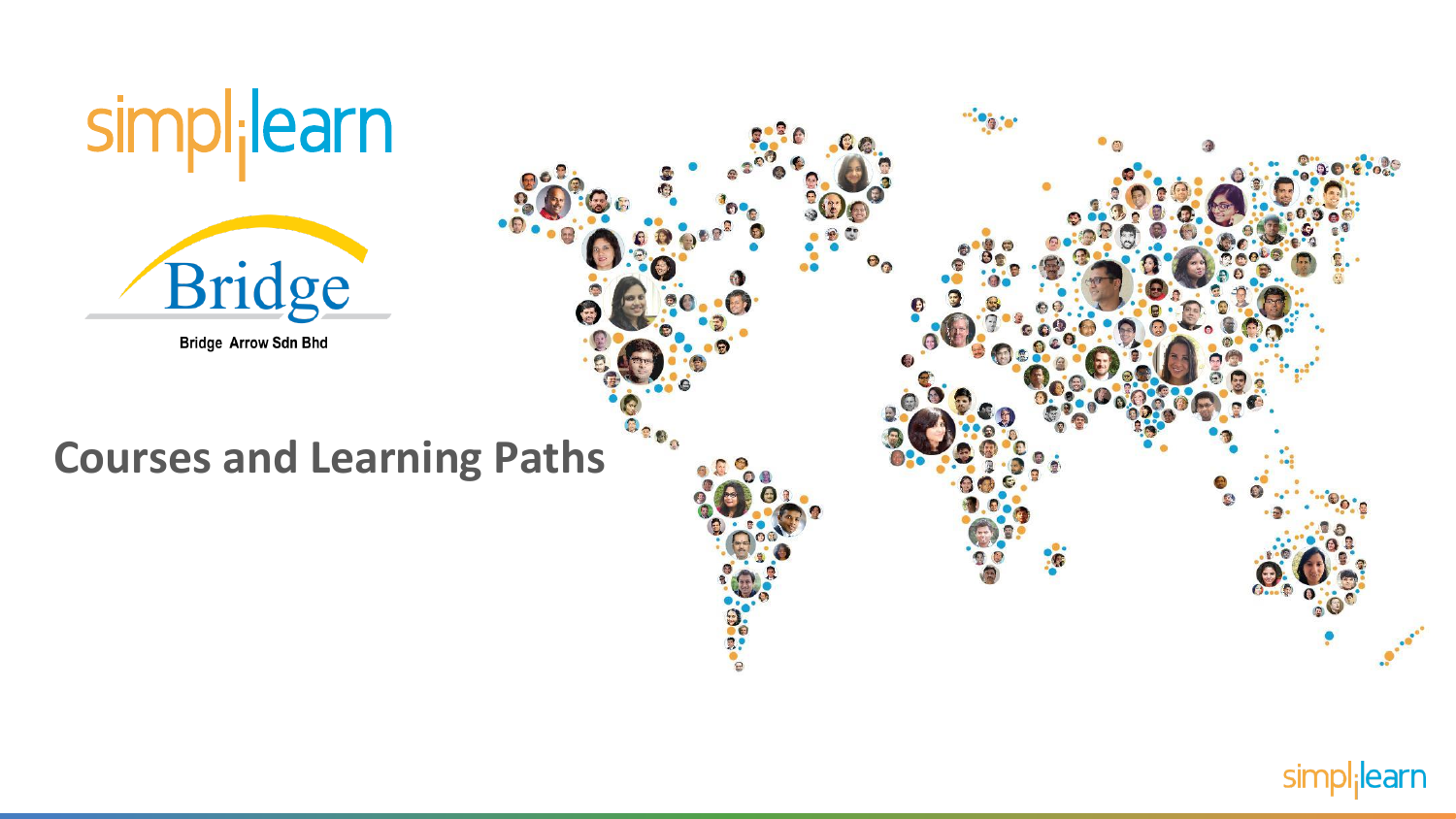### Cloud Computing **ROLE-ALIGNED LEARNING PATHS**

#### AWS Cloud Architect

- **AWS Technical Essentials**
- AWS Developer Associate
- AWS Database Migration
- AWS SysOps Associate
- AWS Solutions Architect

#### Azure Cloud Architect Cloud Architect

- **Microsoft Azure** Fundamentals
- Microsoft Certified: Azure Administrator Associate AZ:103
- **Microsoft Certified Azure** Developer Associate: AZ:203
- **Microsoft Azure Architect** Technologies: AZ:300
- Microsoft Azure Architect Design: AZ-301

- **AWS Solutions Architect**
- AWS SysOps Associate
- Microsoft Azure Fundamentals
- Microsoft Certified: Azure Administrator Associate AZ:103
- Microsoft Azure Architect Technologies: AZ:300
- **Microsoft Azure Architect** Design: AZ-301
- Google Cloud Platform -Architect
- Cloud Capstone Project

![](_page_1_Picture_22.jpeg)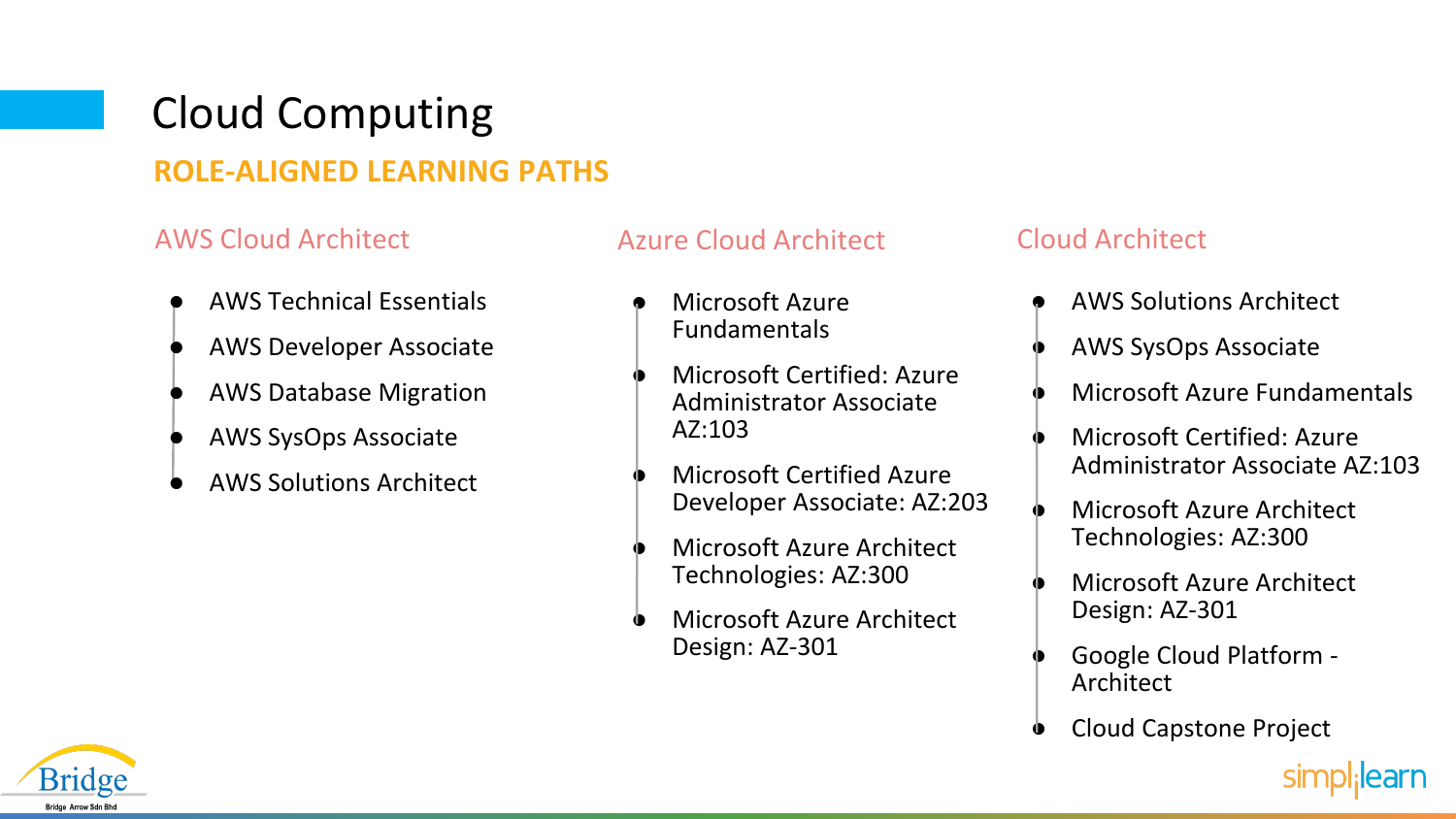### Cloud Computing **COURSES**

#### **Foundation**

● Introduction to Cloud Computing

- **AWS Solutions Architect**
- AWS Developer Training
- AWS SysOps Training
- Azure Certified Solution Architect AZ-300
- Azure Certified Solution Architect AZ-301
- Azure certified Developer-AZ 204
- Azure certified Developer-AZ 104

![](_page_2_Picture_11.jpeg)

![](_page_2_Picture_12.jpeg)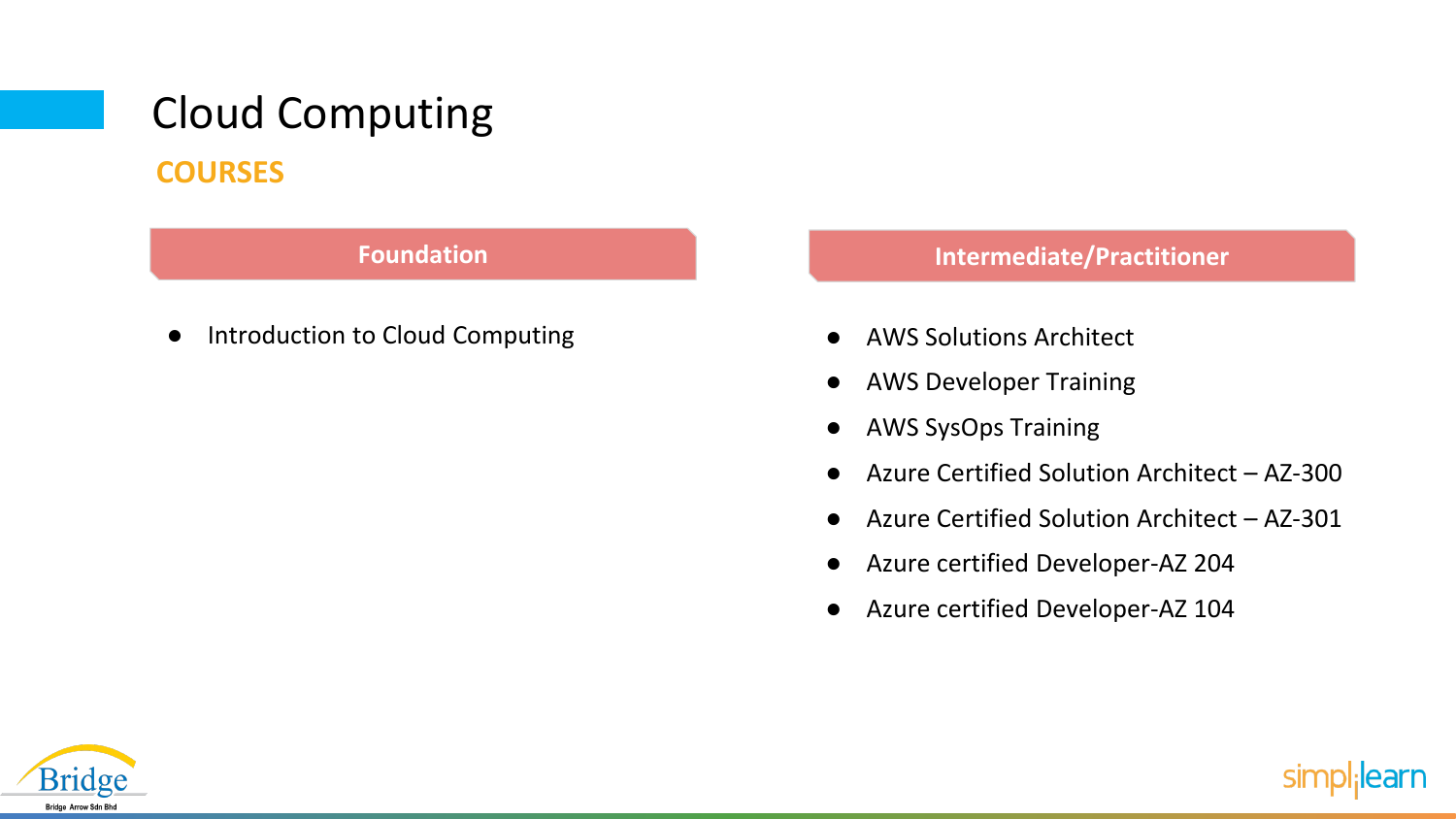## DevOps

**ROLE-ALIGNED LEARNING PATHS**

#### DevOps Engineer

- DevOps Certification Training
- **Git and GitHub Training**
- CI/CD Pipelines with Jenkins
- Docker Certified Associate(DCA)
- Certified Kubernetes Administrator
- DevOps on AWS
- AWS Developer Associate
- DevOps Capstone Project

#### **COURSES**

- **DevOps Certification Training**
- Certified Kubernetes Administrator
- CI/CD Pipelines with Jenkins
- **Docker Certified Associate**

![](_page_3_Picture_17.jpeg)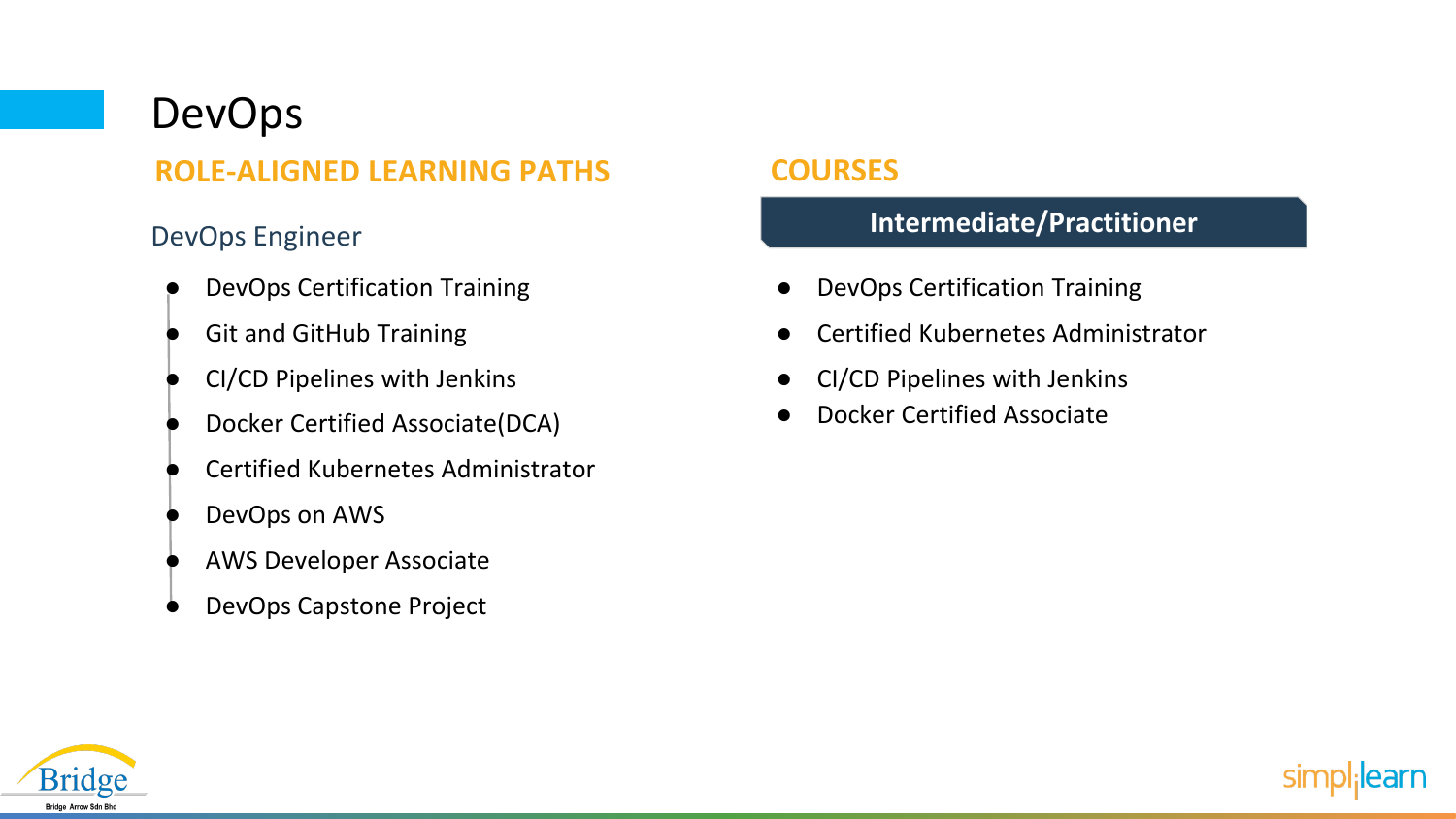# Software Development

### **ROLE-ALIGNED LEARNING PATHS**

#### Automation Test Engineer

- Phase-1: Implement software development and database fundamentals through agile
- Phase-2: Get started with Functional Testing, TDD, and DevOps integration
- Phase-3: Test and monitor your applications through Non-functional and API Testing
- Phase-4: Learn mobile automation and cloud testing
- Automation test engineer Capstone

#### Full Stack: MEAN

- Phase 1 Get started with web development
- Phase 2 Create websites using Front and Backend frameworks
- Phase 3 Create scalable and dynamic websites
- Phase 4 Test your application
- **Full Stack MEAN Developer Capstone Project**

![](_page_4_Picture_14.jpeg)

![](_page_4_Picture_15.jpeg)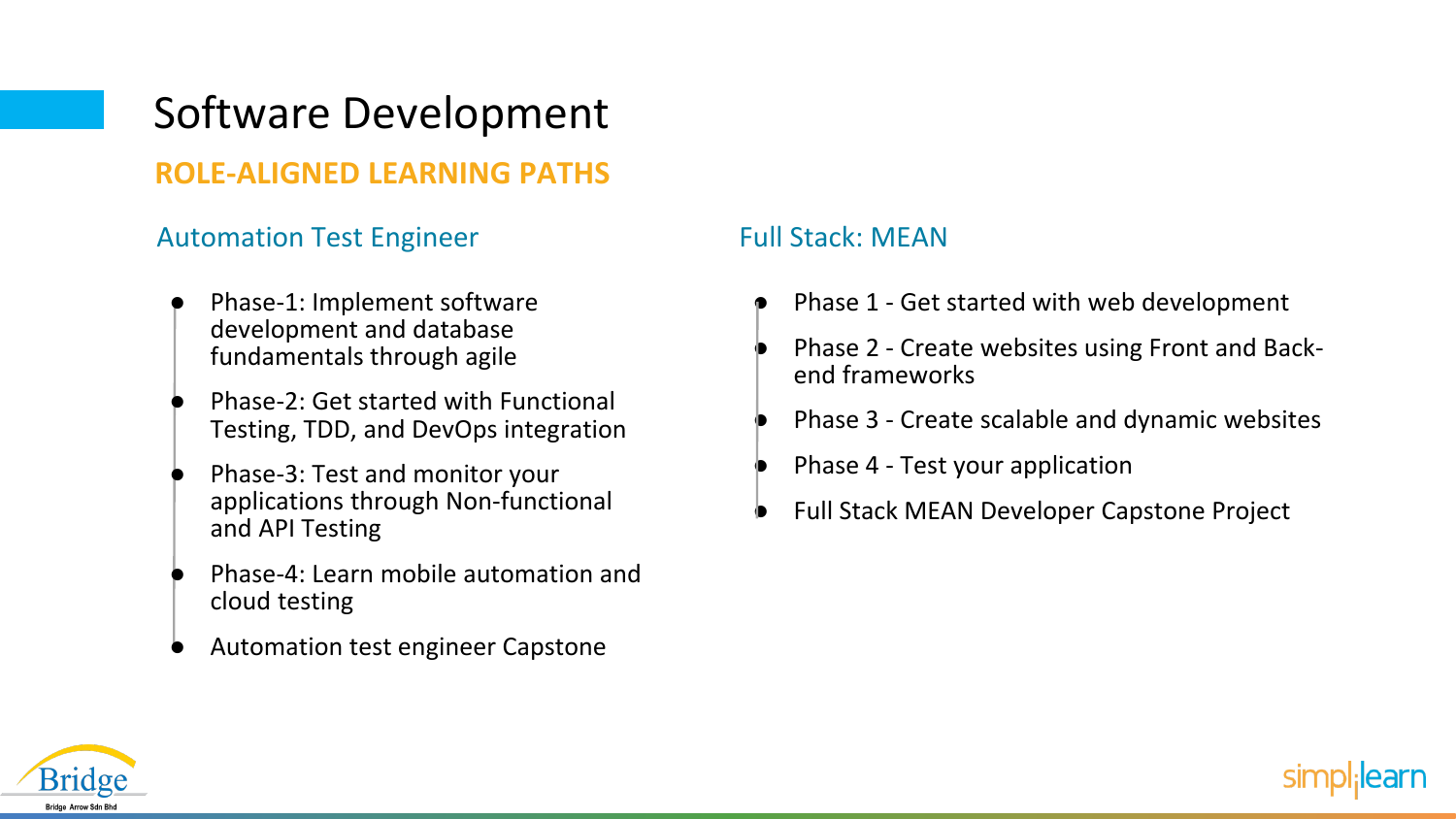## Software Development

### **ROLE-ALIGNED LEARNING PATHS**

#### Full Stack: DOT NET

- Phase 1 Agile, Git, and Basics of C# Programming
- Phase 2 Creating Frontend
- Phase 3 Database Connectivity and Web Services Using ASP .NET
- Phase 4 .NET Application Testing and Deployment
- **Full Stack DOT NET Capstone Project**

#### Full Stack: JAVA

- Phase-1: Implement OOPS using JAVA with Data Structures and Beyond
- Phase-2: Become a back-end expert
- Phase-3: Implement Frameworks the DevOps way
- Phase-4: Develop a Web Application using frontend stack
- Phase-5: Testing in a DevOps Lifecycle
- **Full Stack Java Developer Capstone Project**

![](_page_5_Picture_15.jpeg)

![](_page_5_Picture_16.jpeg)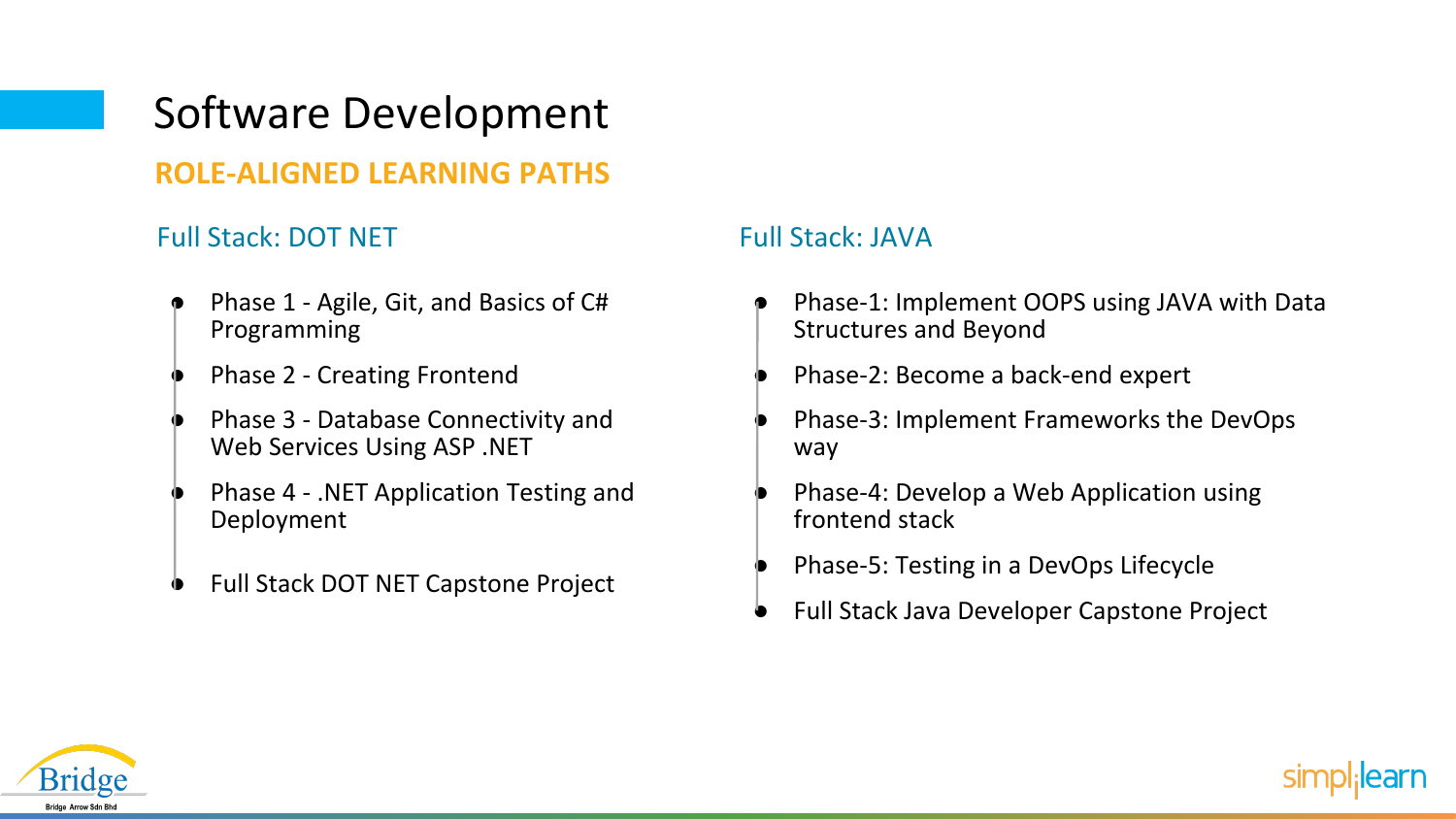## Software Development **COURSES**

#### **Awareness/Foundation**

- **Python Training**
- Java Certification
- Angular Training
- **Selenium Training**
- Node.js Training
- **React.js Training**
- Introduction to Robotic Process Automation (RPA)
- Introduction to IoT
- Salesforce Administrator and App Builder
- **Blockchain Developer Training**
- RPA with Ui Path
- Automation Anywhere Certified Advanced RPA Developer

![](_page_6_Picture_14.jpeg)

![](_page_6_Picture_15.jpeg)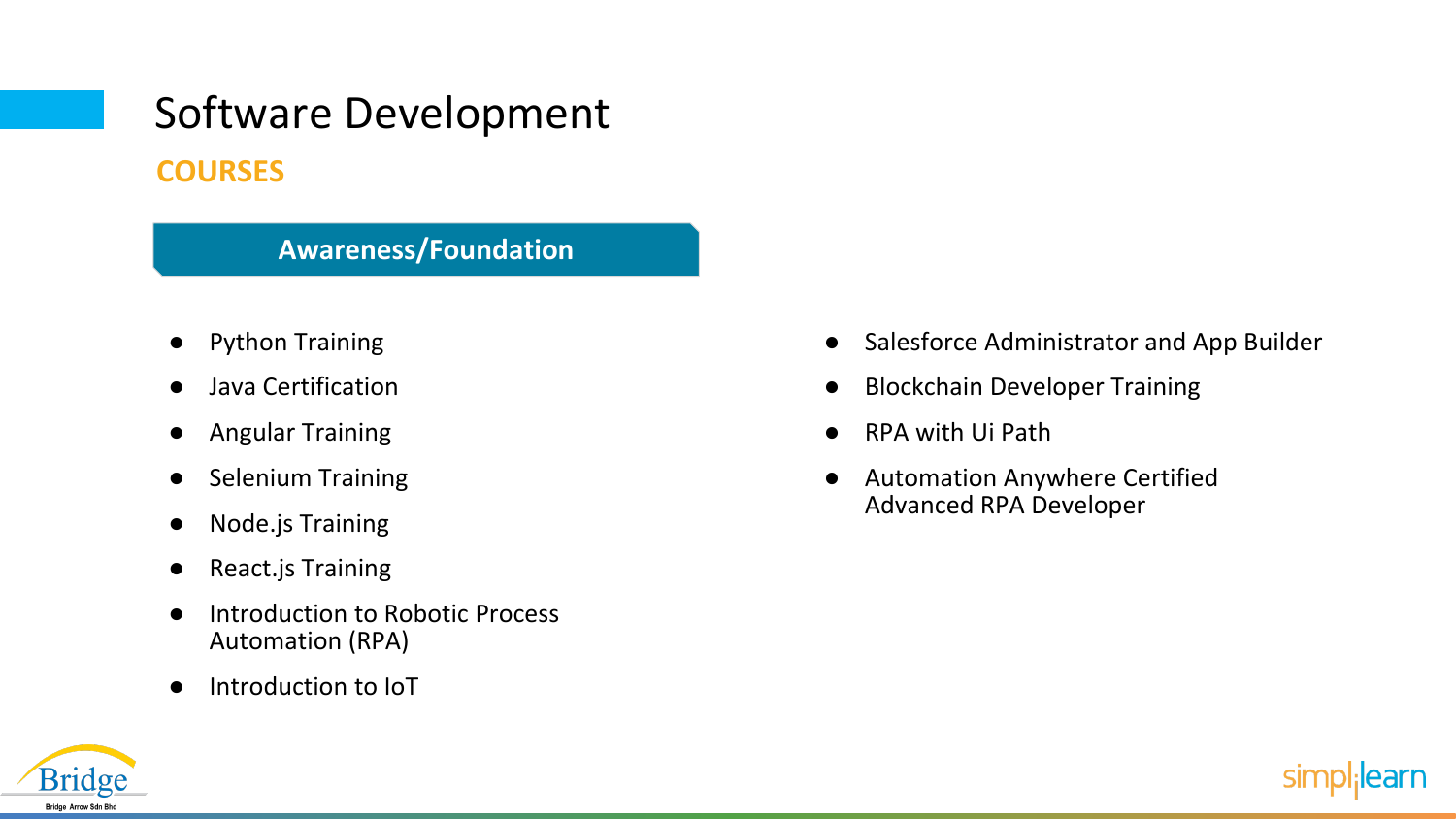### Data Science and AI

### **ROLE ALIGNED LEARNING PATHS**

#### Data Scientist

- Data Science in Real Life
- **Statistics Essential for Data Science**
- **R Programming for Data Science**
- Data Science with R
- **Python for Data Science**
- Data Science with Python
- **Machine Learning**
- Tableau Desktop 10 Qualified Associate Training
- Data Science Capstone

#### Data Analyst

- Introduction to Data Analytics
- Statistics Essential for Data Science
	- **SQL Training**
- Python for Data Science
- Data Visualization with Python
- Programming Basics and Data Analytics with Python
- R Programming for Data Science
- Data Visualization with R
- Data Science with R
- Tableau Desktop 10 Qualified Associate Training
- **Business Analytics with** Excel
- Power BI
- Data Analyst Capstone

![](_page_7_Picture_26.jpeg)

![](_page_7_Picture_27.jpeg)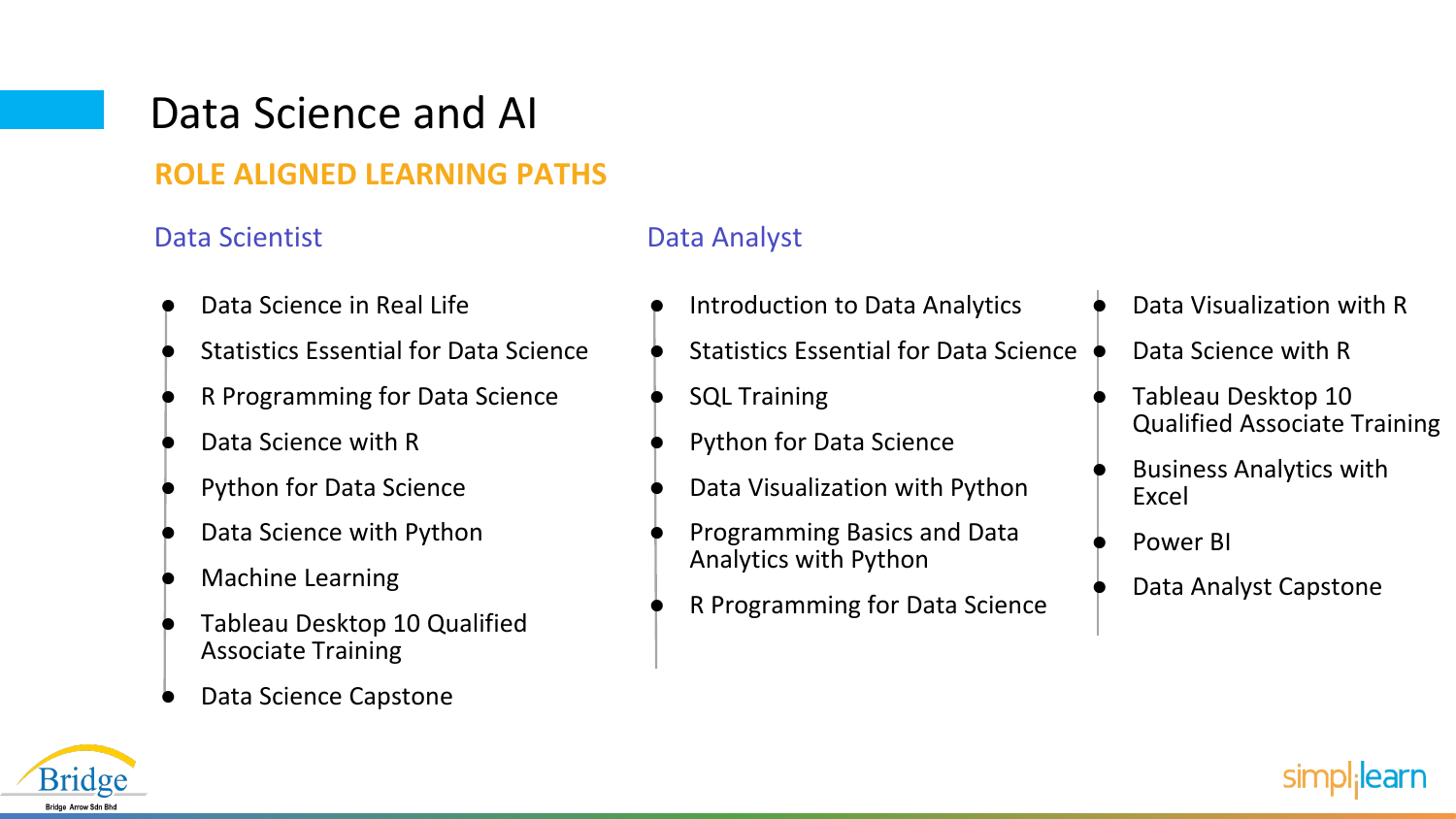## Data Science and AI **ROLE ALIGNED LEARNING PATHS**

Artificial Intelligence Engineer

- Introduction to Artificial Intelligence
- **Statistics Essential for Data Science**
- Python for Data Science
- Data Science with Python
- **Machine Learning**
- Deep Learning Fundamentals
- Deep Learning with Keras and **TensorFlow**
- Advanced Deep Learning and Computer Vision
- **Natural Language Processing**

![](_page_8_Picture_11.jpeg)

**AI Capstone** 

![](_page_8_Picture_13.jpeg)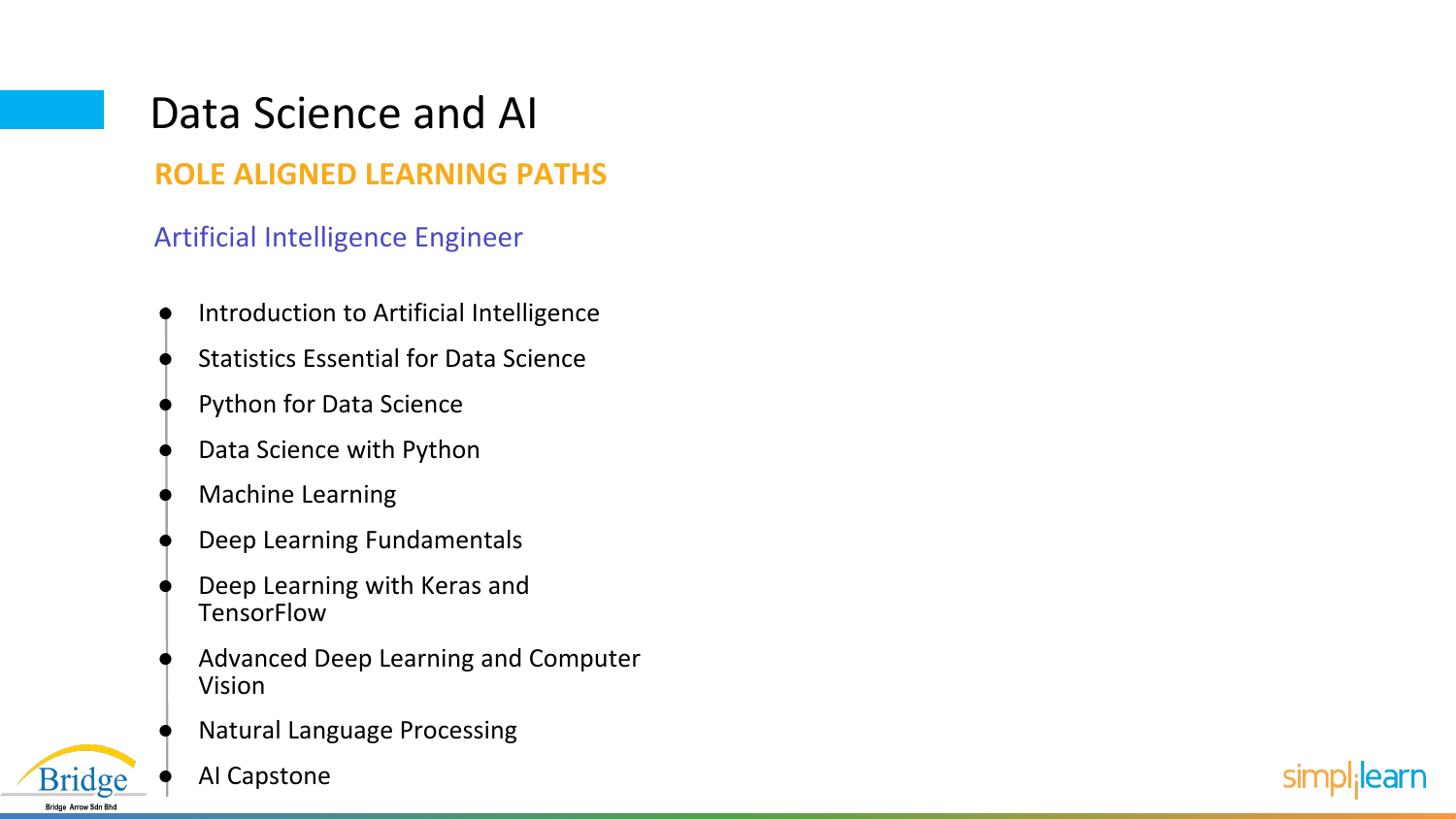### Data Science and AI **COURSES**

- Introduction to Artificial Intelligence
- Introduction to Data Analytics

#### **Awareness/Foundation Intermediate/Practitioner**

- Data Science with R
- Business Analytics with Excel
- Data Science with Python
- Machine Learning
- Tableau Desktop 10 Qualified Associate Training
- Power BI
- Deep Learning with Keras and Tensorflow

![](_page_9_Picture_12.jpeg)

![](_page_9_Picture_13.jpeg)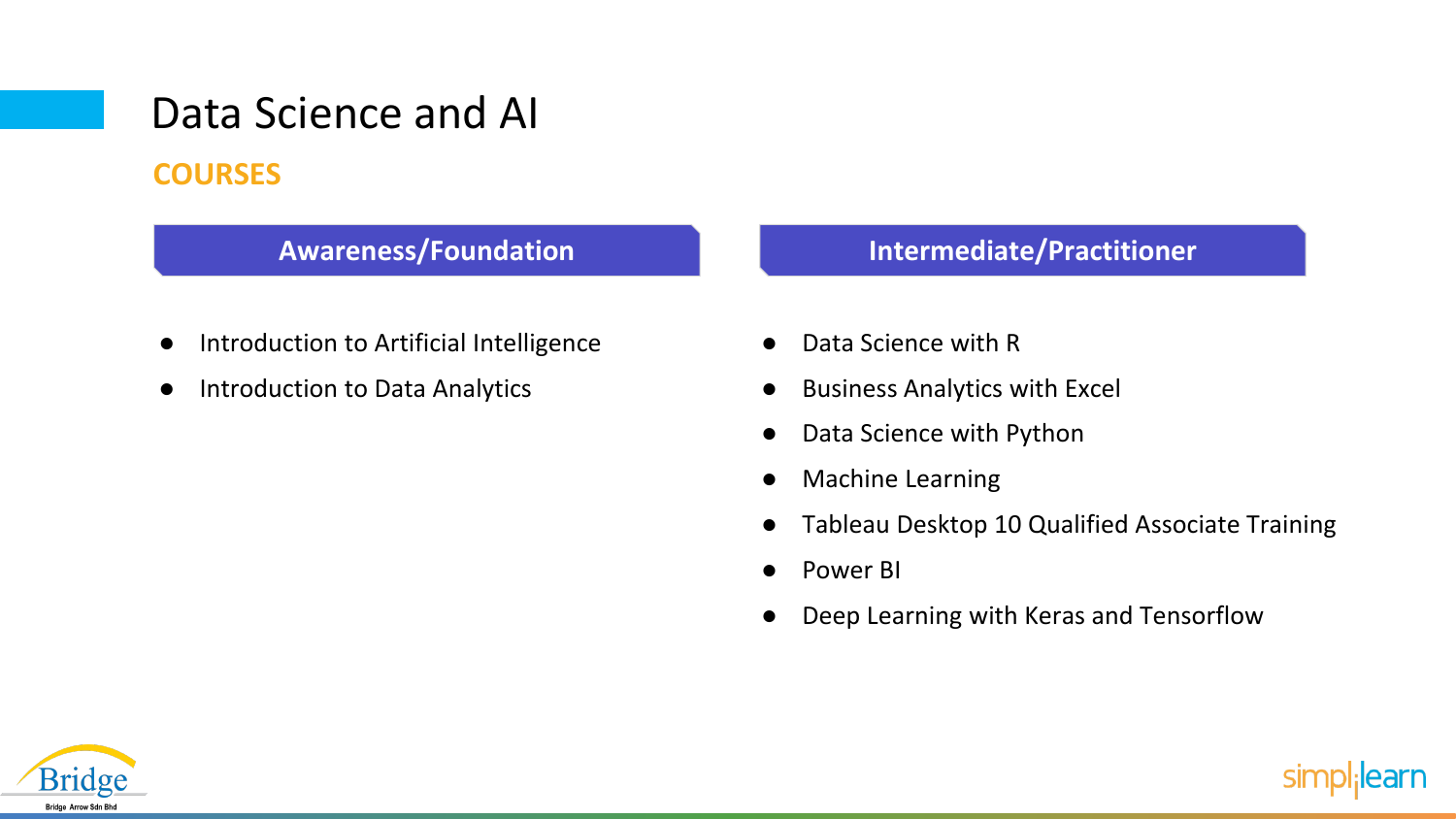### Big Data Engineer **ROLE-ALIGNED LEARNING PATHS**

#### Big Data Engineer

- **Big Data for Data Engineering**
- Data Engineering with Hadoop
- Data Engineering with Scala
- **Big Data Hadoop and Spark Developer**
- Apache Kafka
- Python for Data Science
- **PySpark**
- MongoDB Developer and Administrator
- AWS technical Essentials
- **Big Data on AWS**

![](_page_10_Picture_12.jpeg)

**Big Data Capstone** 

### **COURSES**

- Big Data Hadoop and Spark Developer
- MongoDB Developer and Administrator Certification Training
- **Big Data on AWS**

![](_page_10_Picture_19.jpeg)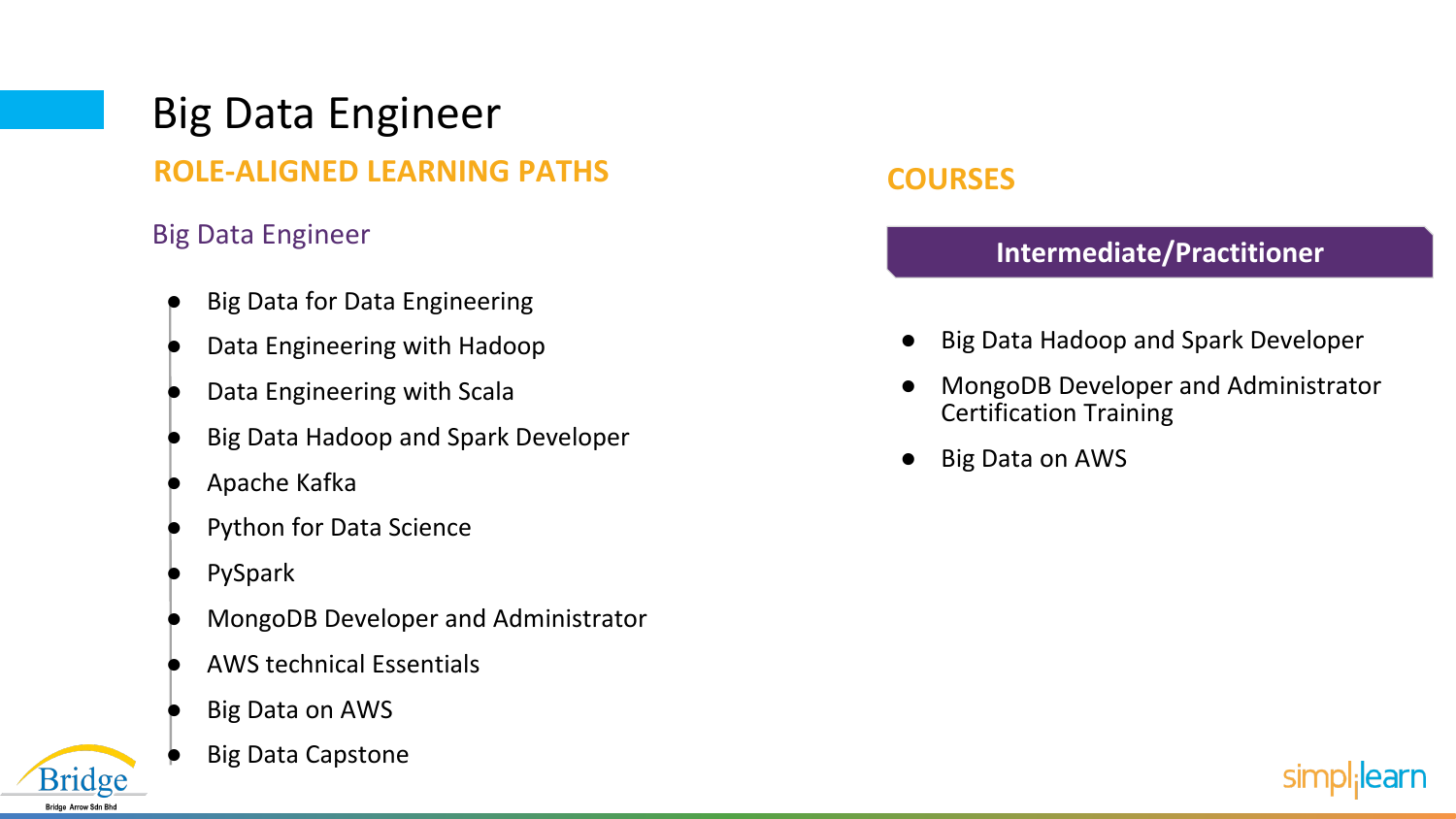## Cyber Security

### **ROLE-ALIGNED LEARNING PATHS**

#### Cyber Security Expert

- Introduction to Cyber Security
- CompTIA Security+ 501
- $CEH<sup>®</sup>(V10)$  Certified Ethical Hacker
- CISM® Certified Information Security Manager
- CISSP<sup>®</sup> Certified Information Systems Security Professional
- CCSP® Certified Cloud Security Professional

#### **COURSES**

#### **Awareness/Foundation**

Introduction to Cyber Security

- CISA<sup>®</sup> Certified Information Systems Auditor
- CISSP<sup>®</sup> Certified Information Systems Security Professional
- $CEH<sup>®</sup>(V10)$  Certified Ethical Hacker
- CCSP<sup>®</sup> Certified Cloud Security Professional
- CompTIA Security+ 501

![](_page_11_Picture_18.jpeg)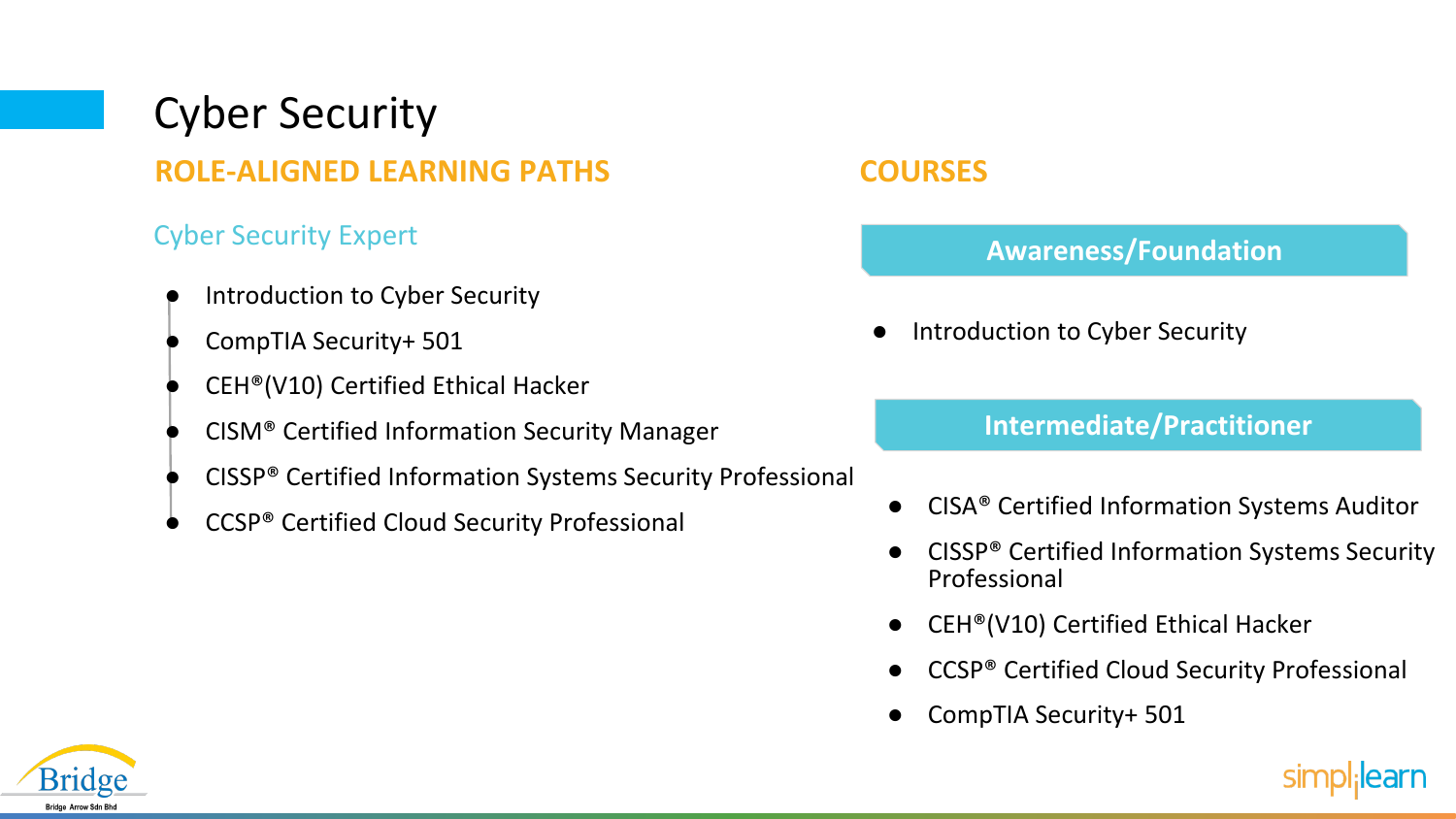## Digital Marketing **ROLE-ALIGNED LEARNING PATHS**

#### Digital Marketing Associate (DMA) Digital Marketing Specialist

- Digital Marketing 101
- **Mastering SEO, Content** Marketing, PPC and Digital Analytics
- **Mastering Social Media, Mobile** Marketing and Digital Strategy
- **HubSpot Email Marketing** Certification Training
- **Digital Marketing Capstone**
- **Mastering SEO, Content** Marketing, PPC and Digital Analytics
- **Mastering Social Media, Mobile** Marketing and Digital Strategy
- **Advanced Web Analytics**
- Advanced Search Engine Optimization (SEO)
- Advanced Pay Per Click (PPC)
- ♦ Advanced Social Media
- **Advanced Mobile Marketing**
- Advanced Email Marketing
- **Advanced Content Marketing**
- Advanced Website Conversion Rate Optimization
- **HubSpot Email Marketing** Certification Training

![](_page_12_Picture_18.jpeg)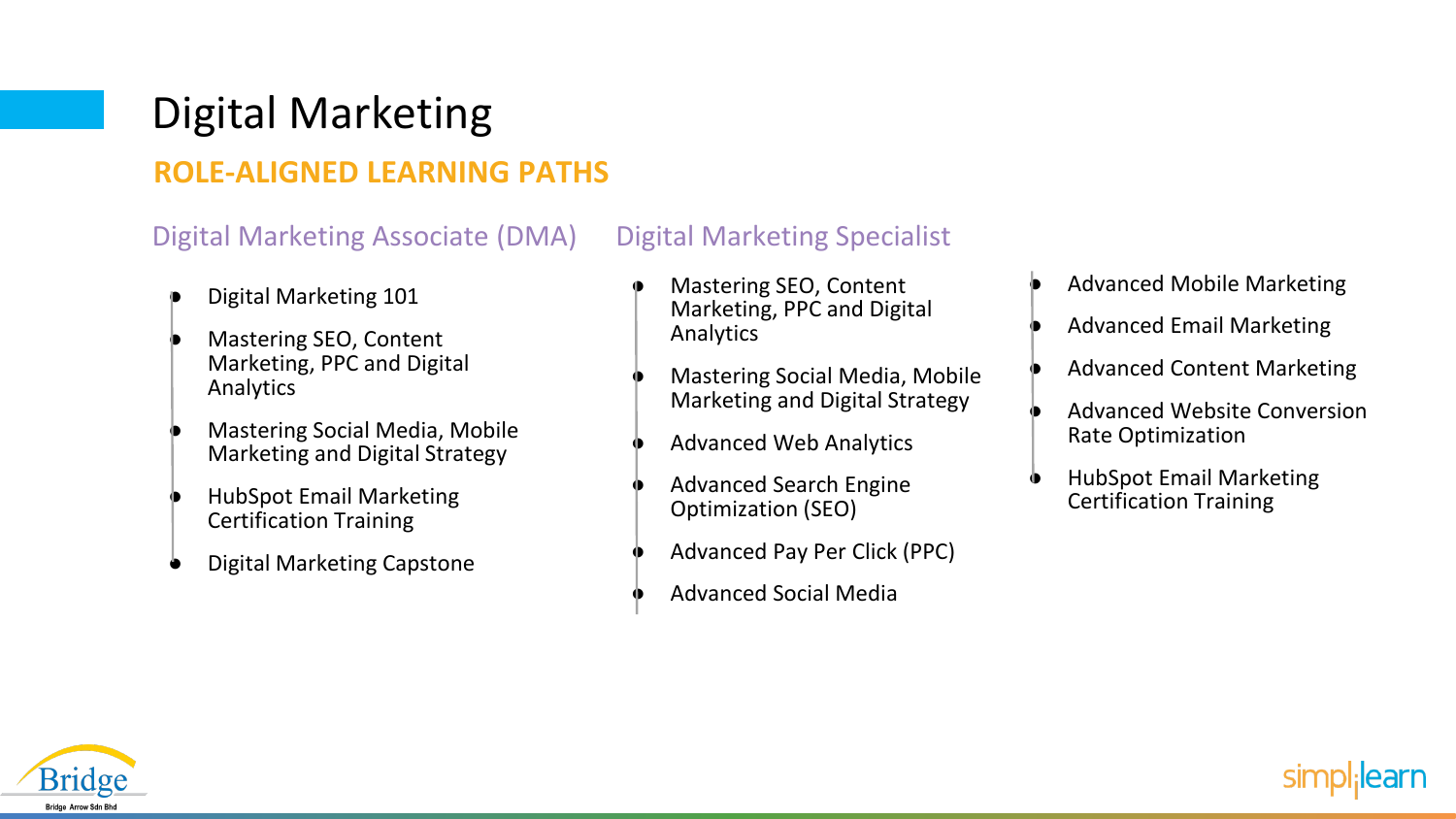### Digital Marketing **COURSES**

#### **Awareness**

- **Digital Transformation for Leaders**
- Digital Strategy for Brand Marketing

#### **Advanced**

- Advanced Pay Per Click (PPC) Certification Program
- Advanced Search Engine Optimization (SEO) Certification Program
- Advanced Social Media Certification Program

![](_page_13_Picture_8.jpeg)

![](_page_13_Picture_9.jpeg)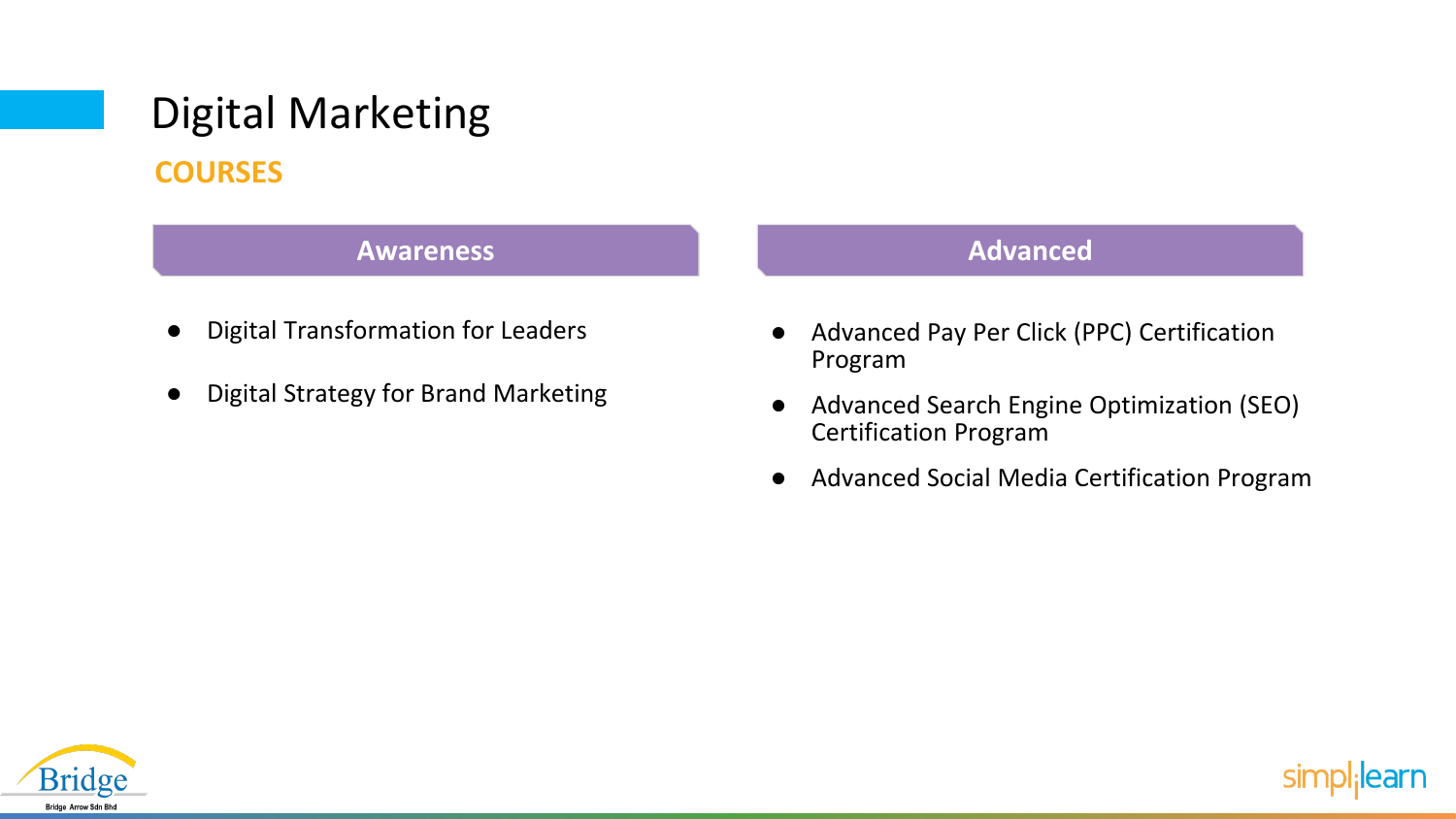### Project Management **ROLE-ALIGNED LEARNING PATHS**

#### Digital Project Manager **PMP Renewal Pack**

- PMP®
- Agile Scrum Master
- Lean Six Sigma Green Belt
- DevOps Certification
- **Digital Transformation for Leaders**
- Introduction to Data Analytics & Introduction to Artificial Intelligence
- Digital Marketing for Leaders

- Lean Six Sigma Green Belt
- **Microsoft Project** 2013
- PMI-RMP®

#### **COURSES**

#### **Awareness/Foundation**

- $CAPM<sup>®</sup>$
- PRINCE2<sup>®</sup> Foundation
- Introduction to Project Management

- **MSP Foundation and Practitioner**
- PMI-PgMP®
- PMP®
- PMI-RMP®
- PRINCE2® Foundation and Practitioner
- **PRINCE2 Agile Foundation and Practitioner** :learn

![](_page_14_Picture_25.jpeg)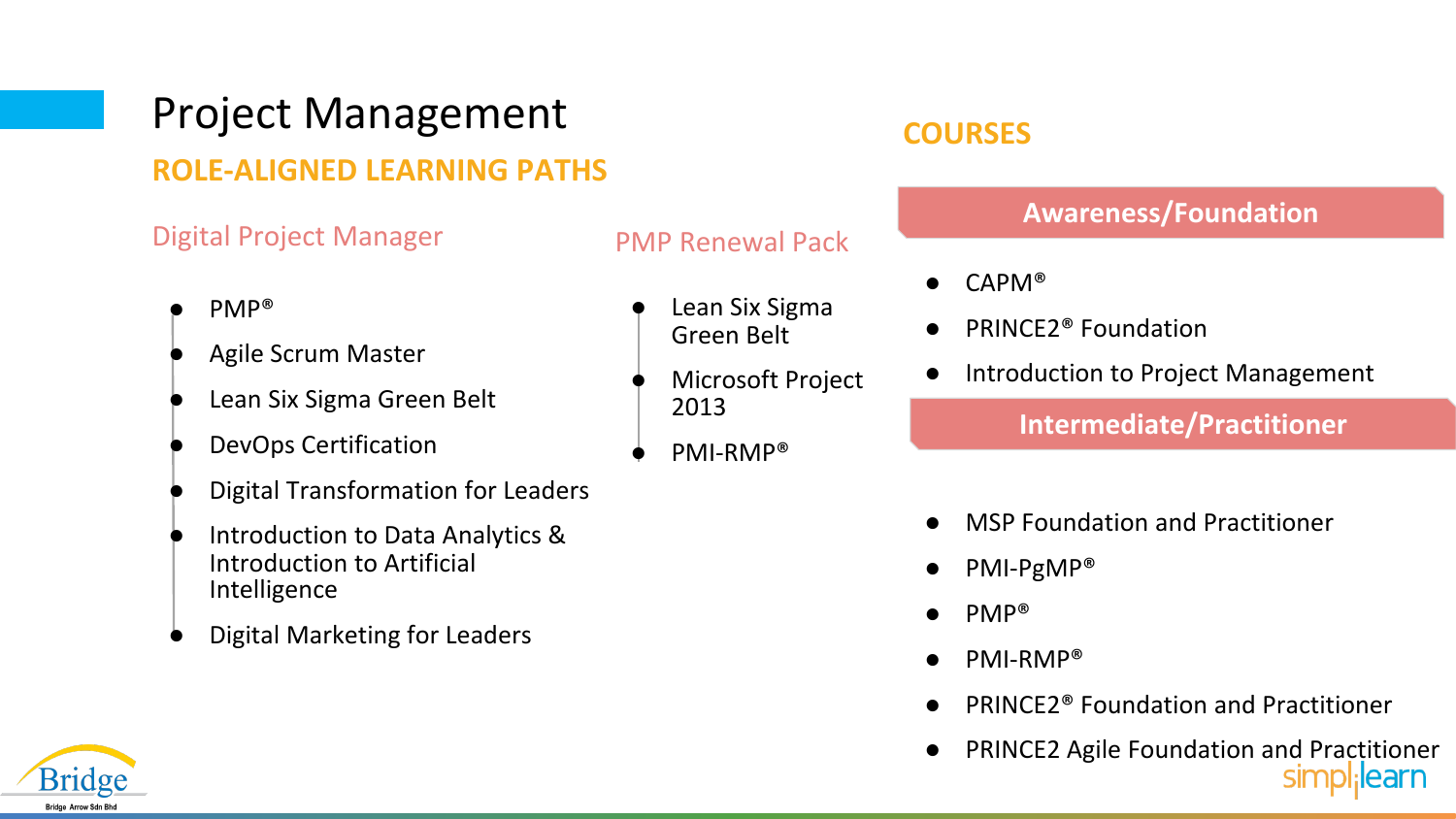### Agile and Scrum **COURSES**

● Agile Scrum Foundation

#### **Awareness/Foundation Intermediate/Practitioner**

- PMI-ACP® (Agile Certified Practitioner)
- Agile Scrum Master

![](_page_15_Picture_6.jpeg)

![](_page_15_Picture_7.jpeg)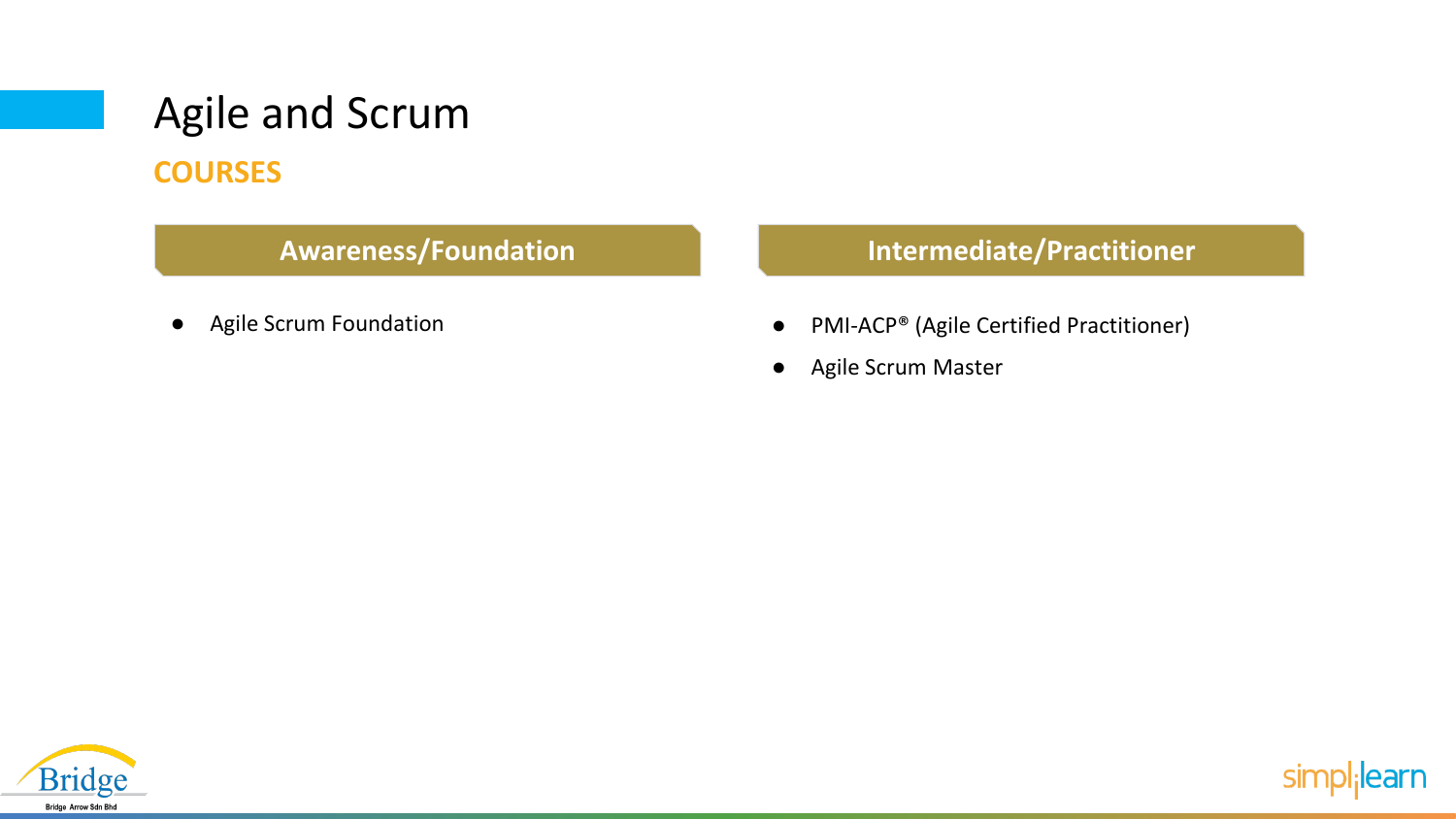## IT Service and Architecture

### **ROLE-ALIGNED LEARNING PATHS**

- ITIL<sup>®</sup> Intermediate CSI
- ITIL<sup>®</sup> Intermediate SD
- ITIL<sup>®</sup> Intermediate SO
- ITIL<sup>®</sup> Intermediate SS
- ITIL<sup>®</sup> Intermediate ST
- ITIL<sup>®</sup> Managing Across the Lifecycle (MALC)

### ITIL Lifecycle Expert **ITIL Capability Expert**

- ITIL<sup>®</sup> Intermediate OSA
- ITIL<sup>®</sup> Intermediate PPO
- ITIL<sup>®</sup> Intermediate RCV
- ITIL<sup>®</sup> Intermediate SOA
- ITIL<sup>®</sup> Managing Across the Lifecycle (MALC)

#### ITIL Managing Professional (MP)

- **ITIL Create Deliver & Support**
- **ITIL Drive Stakeholder Value**
- **ITIL High Velocity IT**
- **ITIL Direct Plan and Improve**

![](_page_16_Picture_20.jpeg)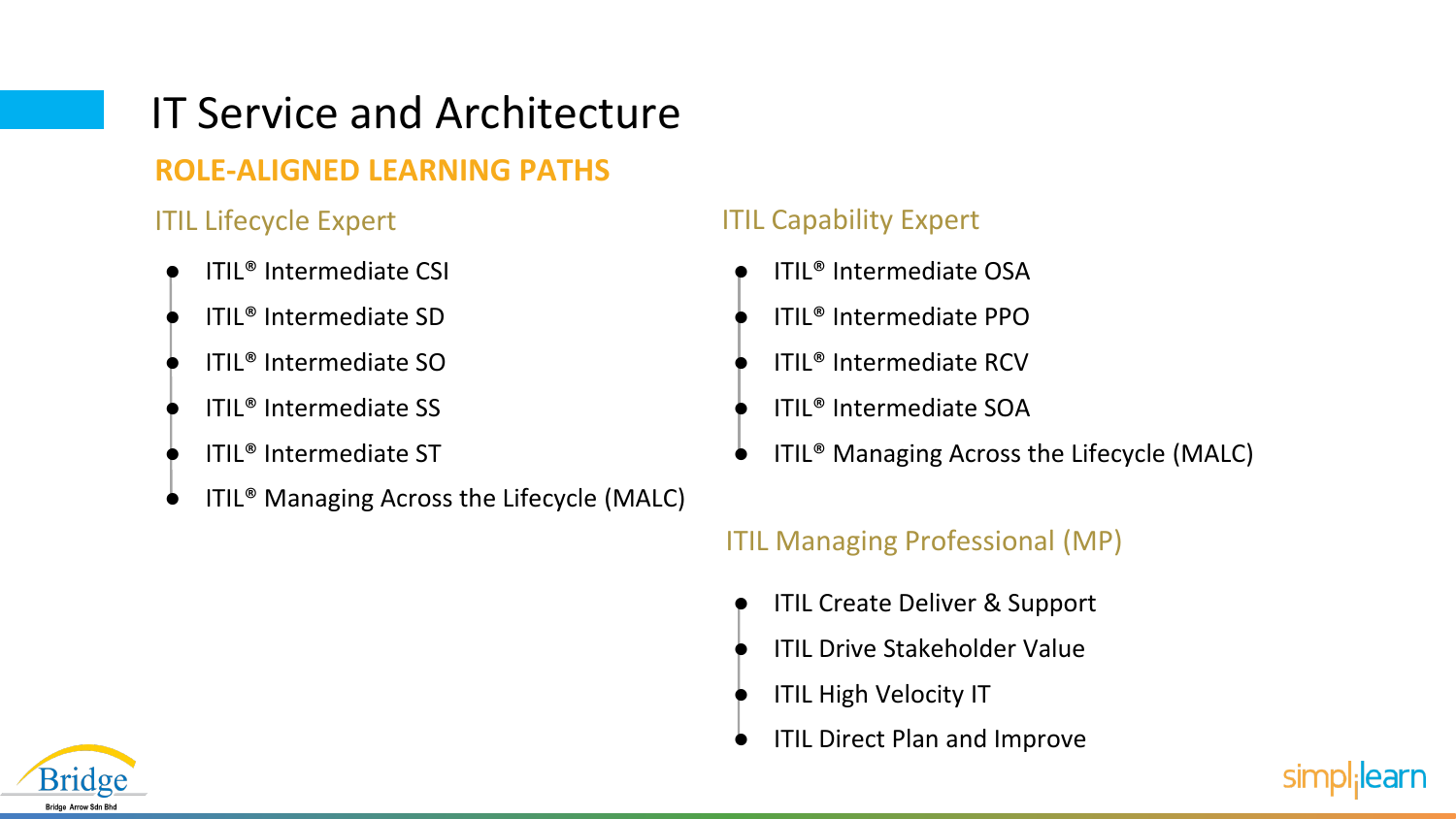## IT Service and Architecture **COURSES**

#### **Awareness/Foundation**

- ITIL<sup>®</sup> V3 Foundation
- ITIL<sup>®</sup> 4 Foundation

#### **Intermediate/Practitioner**

- ITIL<sup>®</sup> Intermediate CSI
- **ITIL Intermediate OSA**
- ITIL<sup>®</sup> Intermediate PPO
- ITIL<sup>®</sup> Intermediate RCV
- ITIL<sup>®</sup> Intermediate SD
- ITIL<sup>®</sup> Intermediate SO
- ITIL<sup>®</sup> Intermediate SOA
- ITIL<sup>®</sup> Intermediate SS
- ITIL<sup>®</sup> Intermediate ST
- **ITIL<sup>®</sup> MALC**
- TOGAF<sup>®</sup> 9 Combined level 1 and level 2 Training
- **ITIL Managing Professional Transition Module**
- ITIL 4 Specialist: Create, Deliver and Support
- ITIL<sup>®</sup> 4 Strategist: Direct, Plan, and Improve
- ITIL<sup>®</sup> 4 Specialist: High Velocity IT Course
- ITIL<sup>®</sup> 4 Specialist: Drive Stakeholder Value Course

l:learn

![](_page_17_Picture_21.jpeg)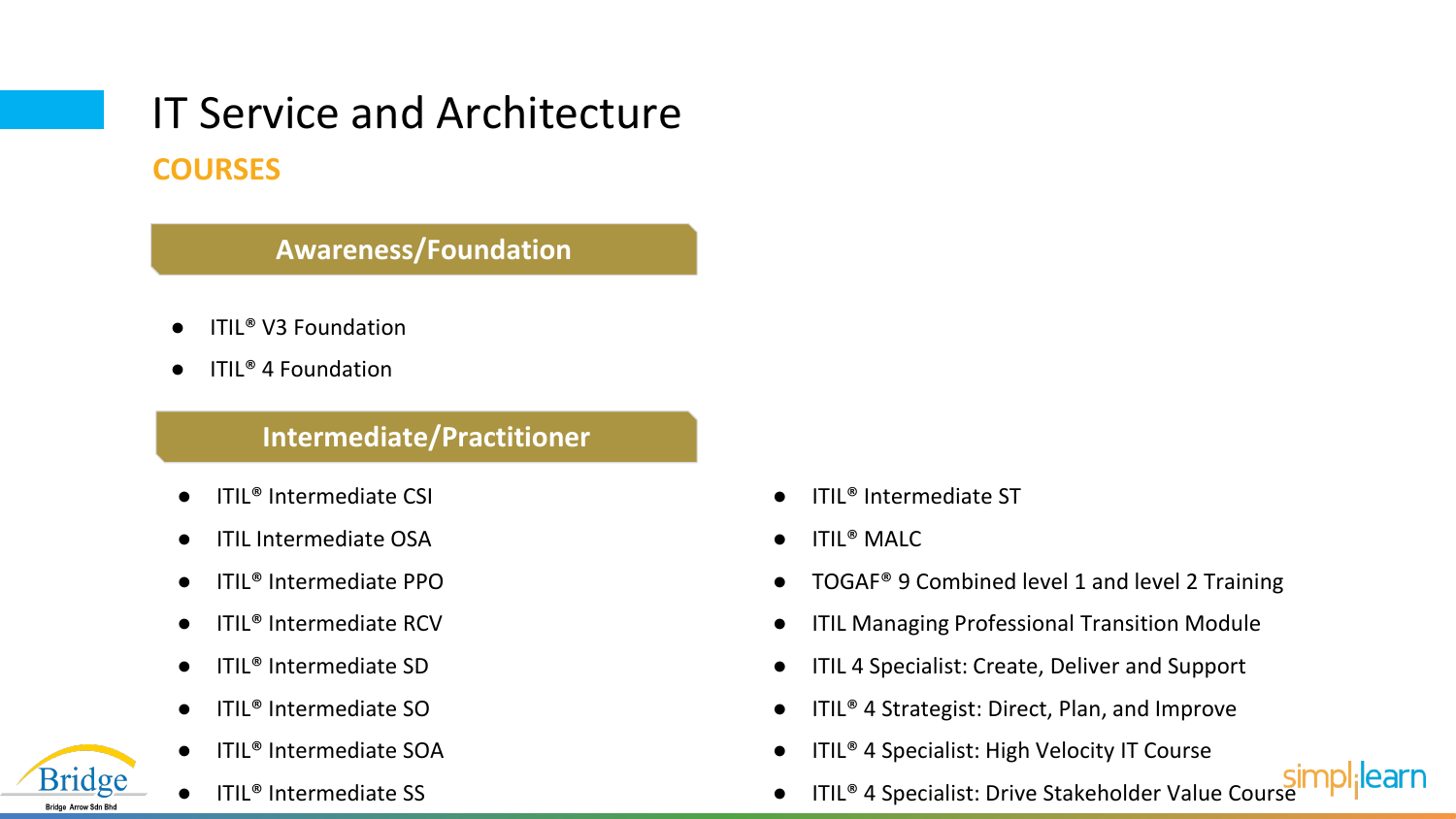### Business and Leadership **ROLE-ALIGNED LEARNING PATHS**

#### Business Analyst

- Agile Scrum Master
- **Business Analytics with Excel**
- **SQL Training**
- Tableau Desktop 10 Qualified Associate Training
- **CBAP**

![](_page_18_Picture_7.jpeg)

![](_page_18_Picture_8.jpeg)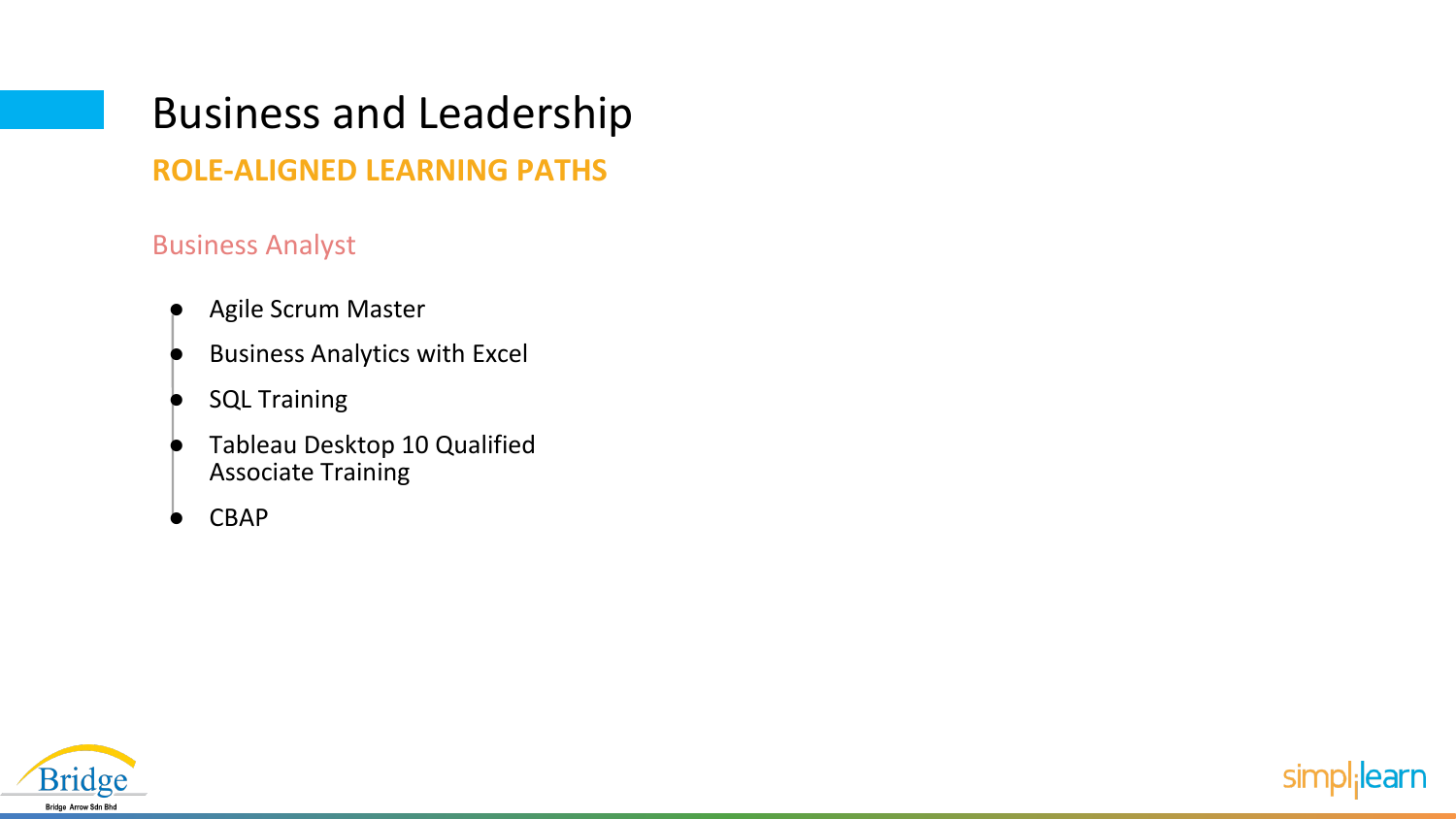## Business and Leadership **COURSES**

**Awareness/Foundation**

- Digital Transformation for leaders
- CCBA®

**Intermediate/Practitioner**

● CBAP®

![](_page_19_Picture_6.jpeg)

![](_page_19_Picture_7.jpeg)